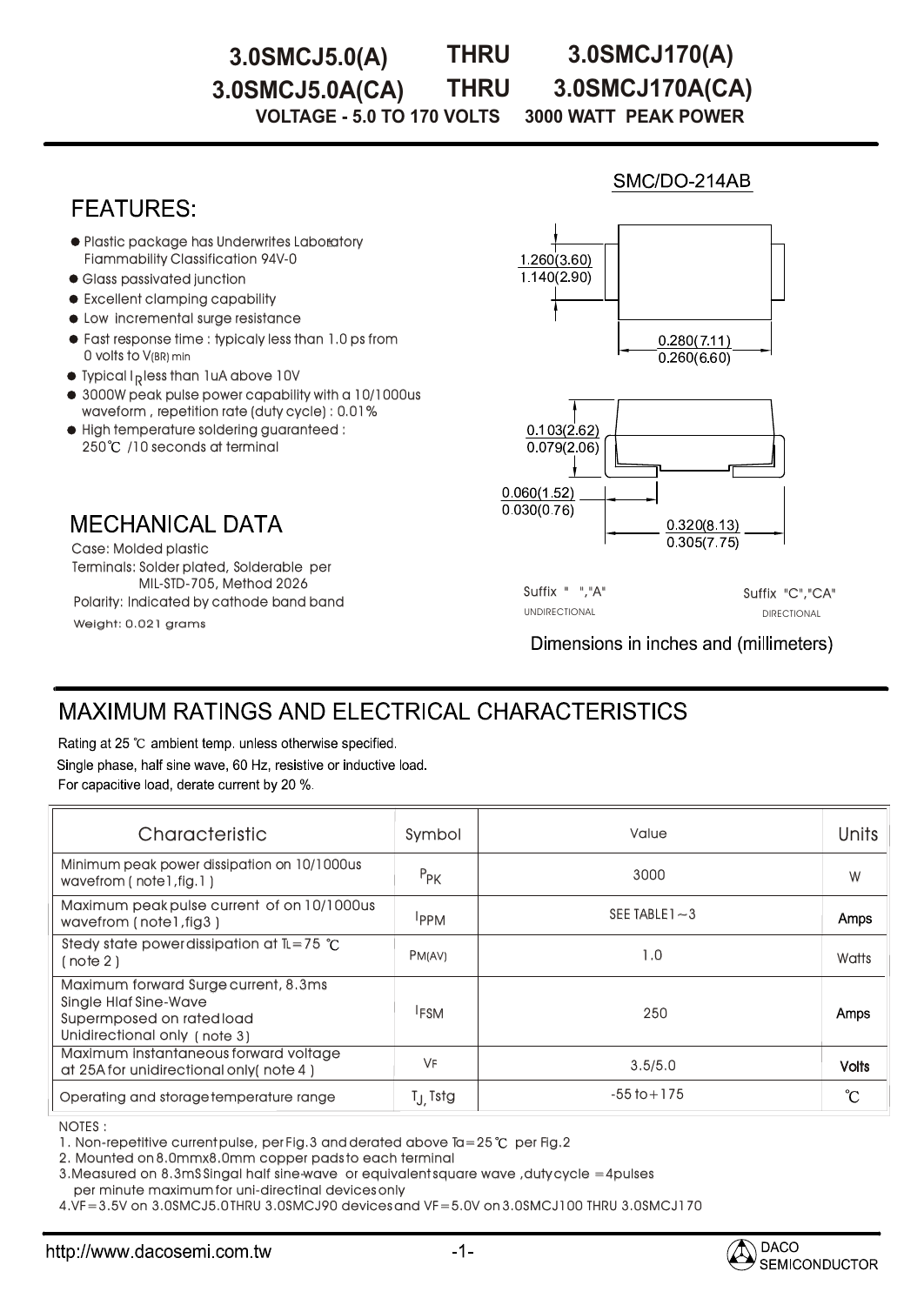#### **RATINGS AND CHARACTERISTIC CURVES 3.0SMCJ5.0(A)(C)(CA)THRU3.0SMCJ170(A)(C)(CA)**













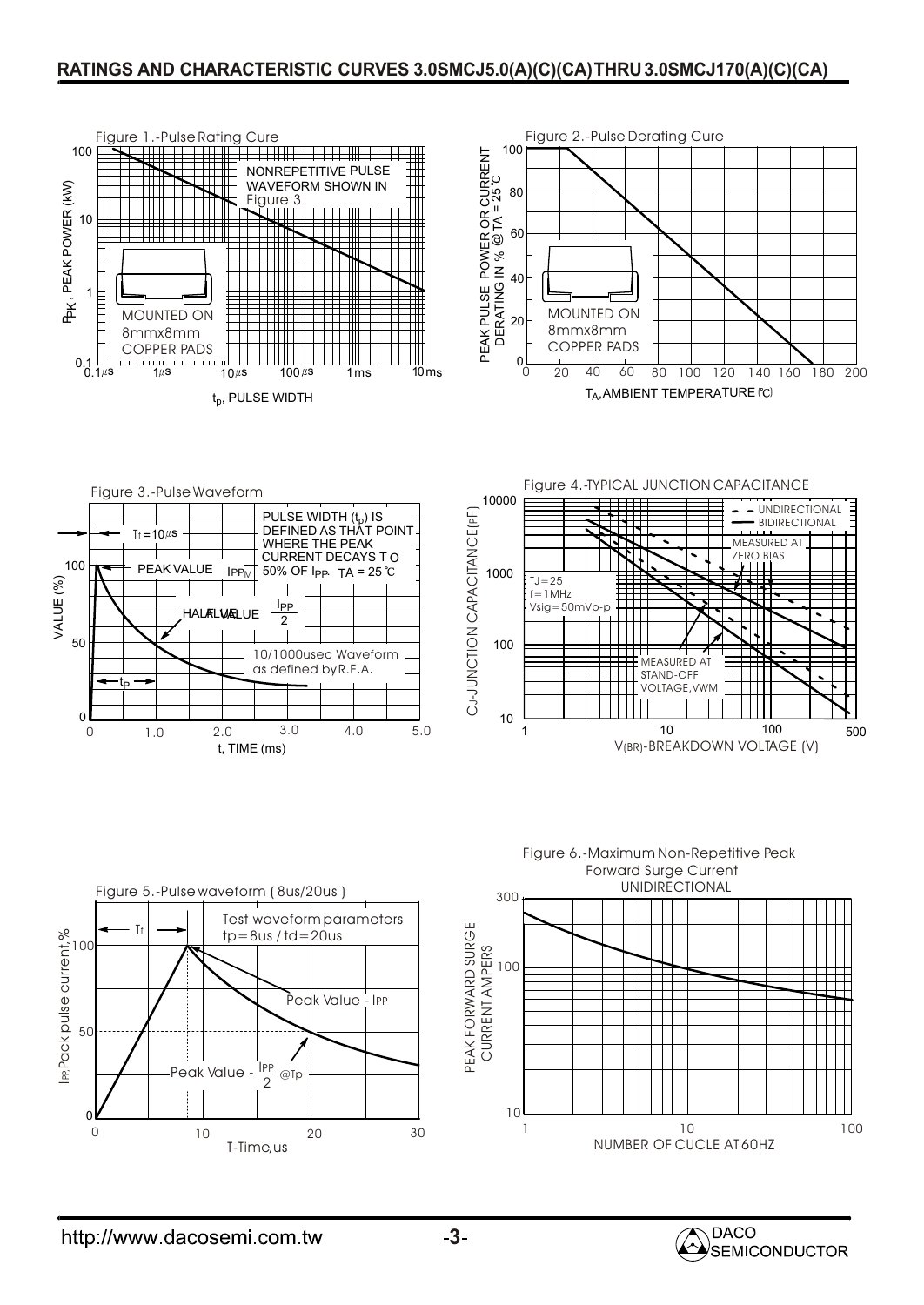## **RATINGS AND CHARACTERISTIC CURVES 3.0SMCJ5.0(A)(C)(CA)THRU3.0SMCJ170(A)(C)(CA)**

| TABLE 1         |                                                      |      |                       |                                                      |                                                                   |                                                        |                                                       |                        |            |
|-----------------|------------------------------------------------------|------|-----------------------|------------------------------------------------------|-------------------------------------------------------------------|--------------------------------------------------------|-------------------------------------------------------|------------------------|------------|
| Device<br>Type  | Breakdown<br><b>VBR</b><br>Voltage<br>at IT(Voltage) |      | Test<br>Current<br>Iт | Working<br>Peak<br>Reverse<br>Voltage<br><b>VRWM</b> | Maximun<br>Reverse<br>Leakage<br>at V <sub>RWM</sub><br>$I_R(uA)$ | Maximun<br>Peak Pulse<br>Current<br><b>IPPM(NOTE5)</b> | Maximmum<br>Clamping<br>Voltage (Vc<br>)atIPPM(NOTE5) | Device<br>Marking code |            |
|                 | Min                                                  | Max  | mA                    | Volts                                                | $\mu$ A                                                           | Amps                                                   | Volts                                                 | <b>UNI</b>             | BI         |
| 3.0SMCJ5.0(C)   | 6.40                                                 | 7.82 | 10                    | 5.00                                                 | 800                                                               | 312.5                                                  | 9.60                                                  | <b>HDD</b>             | <b>IDD</b> |
| 3.0SMCJ5.0A(CA) | 6.40                                                 | 7.07 | 10                    | 5.00                                                 | 800                                                               | 326.0                                                  | 9.20                                                  | <b>HDE</b>             | <b>IDE</b> |
| 3.0SMCJ6.0(C)   | 6.67                                                 | 8.15 | 10                    | 6.00                                                 | 800                                                               | 263.2                                                  | 11.4                                                  | <b>HDF</b>             | IDF        |
| 3.0SMCJ6.0A(CA) | 6.67                                                 | 7.37 | 10                    | 6.00                                                 | 800                                                               | 291.3                                                  | 10.3                                                  | <b>HDG</b>             | <b>IDG</b> |
| 3.0SMCJ6.5(C)   | 7.22                                                 | 8.82 | 10                    | 6.50                                                 | 500                                                               | 243.9                                                  | 12.3                                                  | <b>HDH</b>             | IDH        |
| 3.0SMCJ6.5A(CA) | 7.22                                                 | 7.98 | 10                    | 6.50                                                 | 500                                                               | 267.9                                                  | 11.2                                                  | <b>HDK</b>             | <b>IDK</b> |
| 3.0SMCJ7.0(C)   | 7.78                                                 | 9.51 | 10                    | 7.00                                                 | 200                                                               | 225.6                                                  | 13.3                                                  | <b>HDL</b>             | <b>IDL</b> |
| 3.0SMCJ7.0A(CA) | 7.78                                                 | 8.60 | 10                    | 7.00                                                 | 200                                                               | 250.0                                                  | 12.0                                                  | <b>HDM</b>             | <b>IDM</b> |
| 3.0SMCJ7.5(C)   | 8.33                                                 | 10.2 | 1.0                   | 7.50                                                 | 100                                                               | 209.8                                                  | 14.3                                                  | <b>HDN</b>             | <b>IDN</b> |
| 3.0SMCJ7.5A(CA) | 8.33                                                 | 9.21 | 1.0                   | 7.50                                                 | 100                                                               | 232.6                                                  | 12.9                                                  | <b>HDP</b>             | <b>IDP</b> |
| 3.0SMCJ8.0(C)   | 8.89                                                 | 10.9 | 1.0                   | 8.00                                                 | 50                                                                | 200.0                                                  | 15.0                                                  | <b>HDQ</b>             | <b>IDQ</b> |
| 3.0SMCJ8.0A(CA) | 8.89                                                 | 9.83 | 1.0                   | 8.00                                                 | 50                                                                | 220.6                                                  | 13.6                                                  | <b>HDR</b>             | <b>IDR</b> |
| 3.0SMCJC8.5(C)  | 9.44                                                 | 11.5 | 1.0                   | 8.50                                                 | 10                                                                | 188.8                                                  | 15.9                                                  | <b>HDS</b>             | <b>IDS</b> |
| 3.0SMCJ8.5(CA)  | 9.44                                                 | 10.4 | 1.0                   | 8.50                                                 | 10                                                                | 208.4                                                  | 14.4                                                  | HDT                    | <b>IDT</b> |
| 3.0SMCJ9.0(C)   | 10.0                                                 | 12.2 | 1.0                   | 9.00                                                 | 5.0                                                               | 177.4                                                  | 16.9                                                  | <b>HDU</b>             | IDU        |
| 3.0SMCJ9.0A(CA) | 10.0                                                 | 11.1 | 1.0                   | 9.00                                                 | 5.0                                                               | 194.8                                                  | 15.4                                                  | <b>HDV</b>             | <b>IDV</b> |
| 3.0SMCJ10(C)    | 11.1                                                 | 13.6 | 1.0                   | 10.0                                                 | 5.0                                                               | 159.6                                                  | 18.8                                                  | <b>HDW</b>             | <b>IDW</b> |
| 3.0SMCJ10A(CA)  | 11.1                                                 | 12.3 | 1.0                   | 10.0                                                 | 5.0                                                               | 176.4                                                  | 17.0                                                  | <b>HDX</b>             | <b>IDX</b> |
| 3.0SMCJ11(C)    | 12.2                                                 | 14.9 | 1.0                   | 11.0                                                 | 5.0                                                               | 149.2                                                  | 20.1                                                  | <b>HDY</b>             | IDY        |
| 3.0SMCJ11A(CA)  | 12.2                                                 | 13.5 | 1.0                   | 11.0                                                 | 5.0                                                               | 184.8                                                  | 18.2                                                  | HDZ                    | IDZ.       |
| 3.0SMCJ12(C)    | 13.3                                                 | 16.3 | 1.0                   | 12.0                                                 | 5.0                                                               | 136.4                                                  | 22.0                                                  | <b>HED</b>             | <b>IED</b> |
| 3.0SMCJ12A(CA)  | 13.3                                                 | 14.7 | 1.0                   | 12.0                                                 | 5.0                                                               | 150.6                                                  | 19.9                                                  | <b>HEE</b>             | IEE        |
| 3.0SMCJ13(C)    | 14.4                                                 | 17.6 | 1.0                   | 13.0                                                 | 5.0                                                               | 126.0                                                  | 23.8                                                  | <b>HEF</b>             | IEF        |
| 3.0SMCJ13A(CA)  | 14.4                                                 | 15.9 | 1.0                   | 13.0                                                 | 5.0                                                               | 139.4                                                  | 21.5                                                  | <b>HEG</b>             | <b>IEG</b> |
| 3.0SMCJ14(C)    | 15.6                                                 | 19.1 | 1.0                   | 14.0                                                 | 5.0                                                               | 116.2                                                  | 25.8                                                  | <b>HEH</b>             | IEH        |
| 3.0SMCJ14A(CA)  | 15.6                                                 | 17.2 | $1.0\,$               | 14.0                                                 | 5.0                                                               | 129.4                                                  | 23.2                                                  | <b>HEK</b>             | <b>IEK</b> |
| 3.0SMCJ15(C)    | 16.7                                                 | 20.4 | 1.0                   | 15.0                                                 | 5.0                                                               | 111.6                                                  | 26.9                                                  | <b>HEL</b>             | IEL        |
| 3.0SMCJ15A(CA)  | 16.7                                                 | 18.5 | 1.0                   | 15.0                                                 | 5.0                                                               | 123.0                                                  | 24.4                                                  | <b>HEM</b>             | IEM        |
| 3.0SMCJ16(C)    | 17.8                                                 | 21.8 | 1.0                   | 16.0                                                 | 5.0                                                               | 104.2                                                  | 28.8                                                  | <b>HEN</b>             | <b>IEN</b> |
| 3.0SMCJ16A(CA)  | 17.8                                                 | 19.7 | 1.0                   | 16.0                                                 | 5.0                                                               | 115.4                                                  | 26.0                                                  | <b>HEP</b>             | <b>IEP</b> |
| 3.0SMCJ17(C)    | 18.9                                                 | 23.1 | 1.0                   | 17.0                                                 | 5.0                                                               | 98.4                                                   | 30.5                                                  | <b>HEQ</b>             | <b>IEQ</b> |
| 3.0SMCJ17A(CA)  | 18.9                                                 | 20.9 | 1.0                   | 17.0                                                 | 5.0                                                               | 106.6                                                  | 27.6                                                  | <b>HER</b>             | <b>IER</b> |
| 3.0SMCJ18(C)    | 20.0                                                 | 24.4 | 1.0                   | 18.0                                                 | 5.0                                                               | 93.2                                                   | 32.2                                                  | <b>HES</b>             | <b>IES</b> |
| 3.0SMCJ18A(CA)  | 20.0                                                 | 22.1 | 1.0                   | 18.0                                                 | 5.0                                                               | 102.8                                                  | 29.2                                                  | <b>HET</b>             | <b>IET</b> |
| 3.0SMCJ20(C)    | 22.2                                                 | 27.1 | 1.0                   | 20.0                                                 | 5.0                                                               | 83.8                                                   | 35.8                                                  | HEU                    | IEU        |
| 3.0SMCJ20A(CA)  | 22.2                                                 | 24.5 | 1.0                   | 20.0                                                 | 5.0                                                               | 92.6                                                   | 32.4                                                  | HEV                    | <b>IEV</b> |
| 3.0SMCJ22(C)    | 24.4                                                 | 29.8 | 1.0                   | 22.0                                                 | 5.0                                                               | 76.2                                                   | 39.4                                                  | <b>HEW</b>             | IEW        |
| 3.0SMCJ22A(CA)  | 24.4                                                 | 26.9 | 1.0                   | 22.0                                                 | 5.0                                                               | 84.4                                                   | 35.5                                                  | <b>HEX</b>             | IEX        |
| 3.0SMCJ24(C)    | 26.7                                                 | 32.6 | 1.0                   | 24.0                                                 | 5.0                                                               | 69.8                                                   | 43.0                                                  | HEY                    | IEY.       |
| 3.0SMCJ24A(CA)  | 26.7                                                 | 29.5 | 1.0                   | 24.0                                                 | 5.0                                                               | 77.2                                                   | 38.9                                                  | <b>HEZ</b>             | <b>IEZ</b> |
| 3.0SMCJ26(C)    | 28.9                                                 | 35.3 | 1.0                   | 26.0                                                 | 5.0                                                               | 64.4                                                   | 46.6                                                  | <b>HFD</b>             | <b>IFD</b> |
| 3.0SMCJ26A(CA)  | 28.9                                                 | 31.9 | $1.0\,$               | 26.0                                                 | $5.0\,$                                                           | 71.2                                                   | 42.1                                                  | <b>HFE</b>             | <b>IFE</b> |

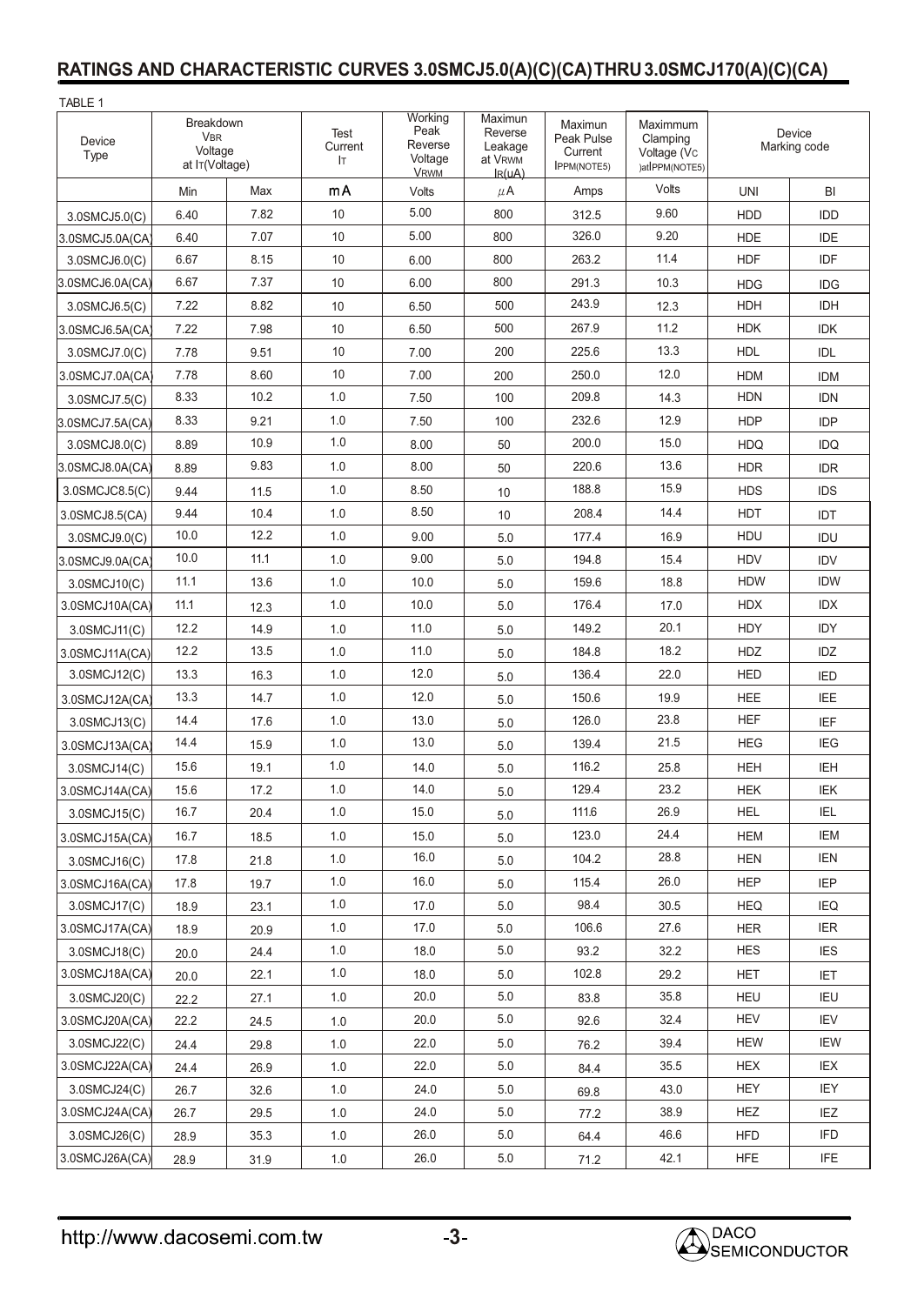#### **RATINGS AND CHARACTERISTIC CURVES 3.0SMCJ5.0(A)(C)(CA)THRU3.0SMCJ170(A)(C)(CA)**

| TABLE 2                                                       |      |      |                       |                                                      |                                                         |                                                        |                                                       |                        |            |
|---------------------------------------------------------------|------|------|-----------------------|------------------------------------------------------|---------------------------------------------------------|--------------------------------------------------------|-------------------------------------------------------|------------------------|------------|
| Breakdown<br><b>VBR</b><br>Device<br>Voltage<br>Type<br>at IT |      |      | Test<br>Current<br>Iт | Working<br>Peak<br>Reverse<br>Voltage<br><b>VRWM</b> | Maximun<br>Reverse<br>Leakage<br>at VRWM<br>$I_{R}(uA)$ | Maximun<br>Peak Pulse<br>Current<br><b>IPPM(NOTE5)</b> | Maximmum<br>Clamping<br>Voltage (Vc<br>)atlPPM(NOTE5) | Device<br>Marking code |            |
|                                                               | Min  | Max  | mA                    | Volts                                                | $\mu$ A                                                 | Amps                                                   | Volts                                                 | <b>UNI</b>             | BI         |
| 3.0SMCJ28(C)                                                  | 31.1 | 38.0 | 1.0                   | 28.0                                                 | 5.0                                                     | 60.0                                                   | 50.0                                                  | <b>HFF</b>             | <b>IFF</b> |
| 3.0SMCJ28A(CA)                                                | 31.1 | 34.4 | 1.0                   | 28.0                                                 | 5.0                                                     | 66.0                                                   | 45.4                                                  | <b>HFG</b>             | <b>IFG</b> |
| 3.0SMCJ30(C)                                                  | 33.3 | 40.7 | 1.0                   | 30.0                                                 | 5.0                                                     | 56.0                                                   | 53.5                                                  | <b>HFH</b>             | IFH        |
| 3.0SMCJ30A(CA)                                                | 33.3 | 36.8 | 1.0                   | 30.0                                                 | 5.0                                                     | 62.0                                                   | 48.4                                                  | <b>HFK</b>             | <b>IFK</b> |
| 3.0SMCJ33(C)                                                  | 36.7 | 44.9 | 1.0                   | 33.0                                                 | 5.0                                                     | 50.4                                                   | 59.0                                                  | <b>HFL</b>             | <b>IFL</b> |
| 3.0SMCJ33A(CA)                                                | 36.7 | 40.6 | 1.0                   | 33.0                                                 | 5.0                                                     | 56.2                                                   | 53.3                                                  | <b>HFM</b>             | <b>IFM</b> |
| 3.0SMCJC36(C)                                                 | 40.0 | 48.9 | 1.0                   | 36.0                                                 | 5.0                                                     | 46.6                                                   | 64.3                                                  | <b>HFN</b>             | <b>IFN</b> |
| 3.0SMCJ36A(CA)                                                | 40.0 | 44.2 | 1.0                   | 36.0                                                 | 5.0                                                     | 51.6                                                   | 58.1                                                  | <b>HFP</b>             | <b>IFP</b> |
| 3.0SMCJ40(C)                                                  | 44.4 | 54.3 | 1.0                   | 40.0                                                 | 5.0                                                     | 42.0                                                   | 71.4                                                  | <b>HFQ</b>             | <b>IFQ</b> |
| 3.0SMCJ40A(CA)                                                | 44.4 | 49.1 | 1.0                   | 40.0                                                 | 5.0                                                     | 46.4                                                   | 64.5                                                  | <b>HFR</b>             | <b>IFR</b> |
| 3.0SMCJ43(C)                                                  | 47.8 | 58.4 | 1.0                   | 43.0                                                 | 5.0                                                     | 39.2                                                   | 76.7                                                  | <b>HFS</b>             | <b>IFS</b> |
| 3.0SMCJ43A(CA)                                                | 47.8 | 52.8 | 1.0                   | 43.0                                                 | 5.0                                                     | 43.2                                                   | 69.4                                                  | <b>HFT</b>             | <b>IFT</b> |
| 3.0SMCJ45(C)                                                  | 50.0 | 61.1 | 1.0                   | 45.0                                                 | 5.0                                                     | 37.4                                                   | 80.3                                                  | <b>HFU</b>             | IFU        |
| 3.0SMCJ45(CA)                                                 | 50.0 | 55.3 | 1.0                   | 45.0                                                 | 5.0                                                     | 41.2                                                   | 72.7                                                  | <b>HFV</b>             | <b>IFV</b> |
| 3.0SMCJ48(C)                                                  | 53.3 | 65.1 | 1.0                   | 48.0                                                 | 5.0                                                     | 35.0                                                   | 85.5                                                  | <b>HFW</b>             | <b>IFW</b> |
| 3.0SMCJ48A(CA)                                                | 53.3 | 58.9 | 1.0                   | 48.0                                                 | 5.0                                                     | 38.8                                                   | 77.4                                                  | <b>HFX</b>             | IFX        |
| 3.0SMCJ51(C)                                                  | 56.7 | 69.3 | 1.0                   | 51.0                                                 | 5.0                                                     | 37.0                                                   | 91.1                                                  | <b>HFY</b>             | IFY        |
| 3.0SMCJ51A(CA)                                                | 56.7 | 62.7 | 1.0                   | 51.0                                                 | 5.0                                                     | 36.4                                                   | 82.4                                                  | <b>HFZ</b>             | IFZ        |
| 3.0SMCJ54(C)                                                  | 60.0 | 73.3 | 1.0                   | 54.0                                                 | 5.0                                                     | 31.2                                                   | 96.3                                                  | <b>HGD</b>             | <b>IGD</b> |
| 3.0SMCJ54A(CA)                                                | 60.0 | 66.3 | 1.0                   | 54.0                                                 | 5.0                                                     | 34.4                                                   | 87.1                                                  | <b>HGE</b>             | IGE        |
| 3.0SMCJ58(C)                                                  | 64.4 | 78.7 | 1.0                   | 58.0                                                 | 5.0                                                     | 39.2                                                   | 103                                                   | <b>HGF</b>             | <b>IGF</b> |
| 3.0SMCJ58A(CA)                                                | 64.4 | 71.2 | 1.0                   | 58.0                                                 | 5.0                                                     | 32.0                                                   | 93.0                                                  | <b>HGG</b>             | <b>IGG</b> |
| 3.0SMCJ60(C)                                                  | 66.7 | 81.5 | 1.0                   | 60.0                                                 | 5.0                                                     | 28.0                                                   | 107                                                   | <b>HGH</b>             | <b>IGH</b> |
| 3.0SMCJ60A(CA)                                                | 66.7 | 73.7 | 1.0                   | 60.0                                                 | 5.0                                                     | 31.0                                                   | 96.0                                                  | <b>HGK</b>             | <b>IGK</b> |
| 3.0SMCJ64(C)                                                  | 71.1 | 86.9 | 1.0                   | 64.0                                                 | 5.0                                                     | 26.4                                                   | 114                                                   | <b>HGL</b>             | <b>IGL</b> |
| 3.0SMCJ64A(CA)                                                | 71.1 | 78.6 | 1.0                   | 64.0                                                 | 5.0                                                     | 29.2                                                   | 103                                                   | HGM                    | <b>IGM</b> |
| 3.0SMCJ70(C)                                                  | 77.8 | 95.1 | 1.0                   | 70.0                                                 | 5.0                                                     | 24.0                                                   | 125                                                   | <b>HGN</b>             | <b>IGN</b> |
| 3.0SMCJ70A(CA)                                                | 77.8 | 86.0 | 1.0                   | 70.0                                                 | $5.0\,$                                                 | 26.6                                                   | 113                                                   | <b>HGP</b>             | <b>IGP</b> |
| 3.0SMCJ75(C)                                                  | 83.3 | 102  | 1.0                   | 75.0                                                 | 5.0                                                     | 22.4                                                   | 134                                                   | <b>HGQ</b>             | <b>IGQ</b> |
| 3.0SMCJ75A(CA)                                                | 83.3 | 92.1 | 1.0                   | 75.0                                                 | 5.0                                                     | 24.8                                                   | 121                                                   | <b>HGR</b>             | <b>IGR</b> |
| 3.0SMCJ78(C)                                                  | 86.7 | 106  | 1.0                   | 78.0                                                 | 5.0                                                     | 21.6                                                   | 139                                                   | <b>HGS</b>             | <b>IGS</b> |
| 3.0SMCJ78A(CA)                                                | 86.7 | 95.8 | 1.0                   | 78.0                                                 | $5.0\,$                                                 | 22.8                                                   | 126                                                   | <b>HGT</b>             | <b>IGT</b> |
| 3.0SMCJ85(C)                                                  | 94.4 | 115  | 1.0                   | 85.0                                                 | 5.0                                                     | 19.8                                                   | 151                                                   | <b>HGU</b>             | <b>IGU</b> |
| 3.0SMCJ85A(CA)                                                | 94.4 | 104  | 1.0                   | 85.0                                                 | 5.0                                                     | 20.8                                                   | 137                                                   | <b>HGV</b>             | <b>IGV</b> |
| 3.0SMCJ90(C)                                                  | 100  | 122  | 1.0                   | 90.0                                                 | 5.0                                                     | 18.8                                                   | 160                                                   | <b>HGW</b>             | <b>IGW</b> |
| 3.0SMCJ90A(CA)                                                | 100  | 111  | 1.0                   | 90.0                                                 | $5.0\,$                                                 | 20.6                                                   | 146                                                   | <b>HGX</b>             | <b>IGX</b> |
| 3.0SMCJ100(C)                                                 | 111  | 136  | 1.0                   | 100                                                  | 5.0                                                     | 16.6                                                   | 179                                                   | <b>HGY</b>             | <b>IGY</b> |
| 3.0SMCJ100A(CA)                                               | 111  | 123  | 1.0                   | 100                                                  | 5.0                                                     | 18.6                                                   | 162                                                   | <b>HGZ</b>             | IGZ        |
| 3.0SMCJ110(C)                                                 | 122  | 149  | 1.0                   | 110                                                  | 5.0                                                     | 15.4                                                   | 196                                                   | HHD                    | <b>IHD</b> |
| 3.0SMCJ110A(CA)                                               | 122  | 135  | 1.0                   | 110                                                  | 5.0                                                     | 16.8                                                   | 177                                                   | <b>HHE</b>             | <b>IHE</b> |
| 3.0SMCJ120(C)                                                 | 133  | 163  | 1.0                   | 120                                                  | 5.0                                                     | 7.00                                                   | 214                                                   | <b>HHF</b>             | <b>IHF</b> |
| 3.0SMCJ120A(CA)                                               | 133  | 147  | $1.0\,$               | 120                                                  | $5.0\,$                                                 | 7.80                                                   | 193                                                   | <b>HHG</b>             | <b>IHG</b> |